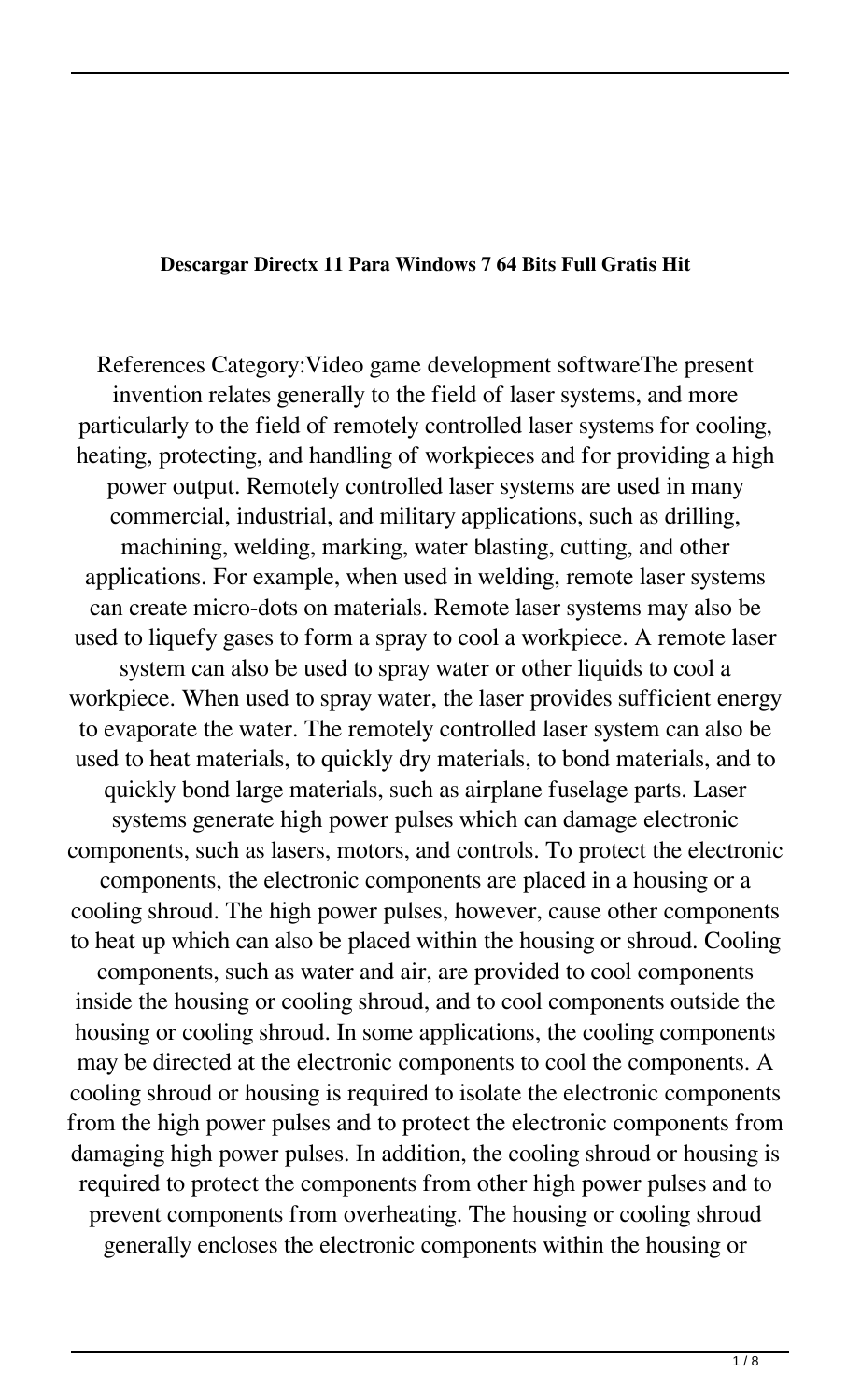cooling shroud. The enclosure is generally shaped to enclose the electronic components and to direct cooling components, such as water and air, to the electronic components. A remote control system controls the electronic components by providing a pulsed high power beam to the electronic components. The remotely controlled laser system is positioned to direct the beam towards the electronic components. The remotely controlled laser system may be mounted on a robotic arm or other device, or the remotely controlled laser system may be mounted to a stationary platform. The remotely controlled laser system also directs a cooling shroud or housing to protect the electronic

## [Download](http://evacdir.com/buybacks/population.ZGVzY2FyZ2FyIGRpcmVjdHggMTEgcGFyYSB3aW5kb3dzIDcgNjQgYml0cyBmdWxsIGdyYXRpcyBoaXQZGV/creationist=flav/interactive.corns?ZG93bmxvYWR8YmEzTVRFNU5YeDhNVFkxTWpjME1EZzJObng4TWpVM05IeDhLRTBwSUhKbFlXUXRZbXh2WnlCYlJtRnpkQ0JIUlU1ZA=thesecurityguide)

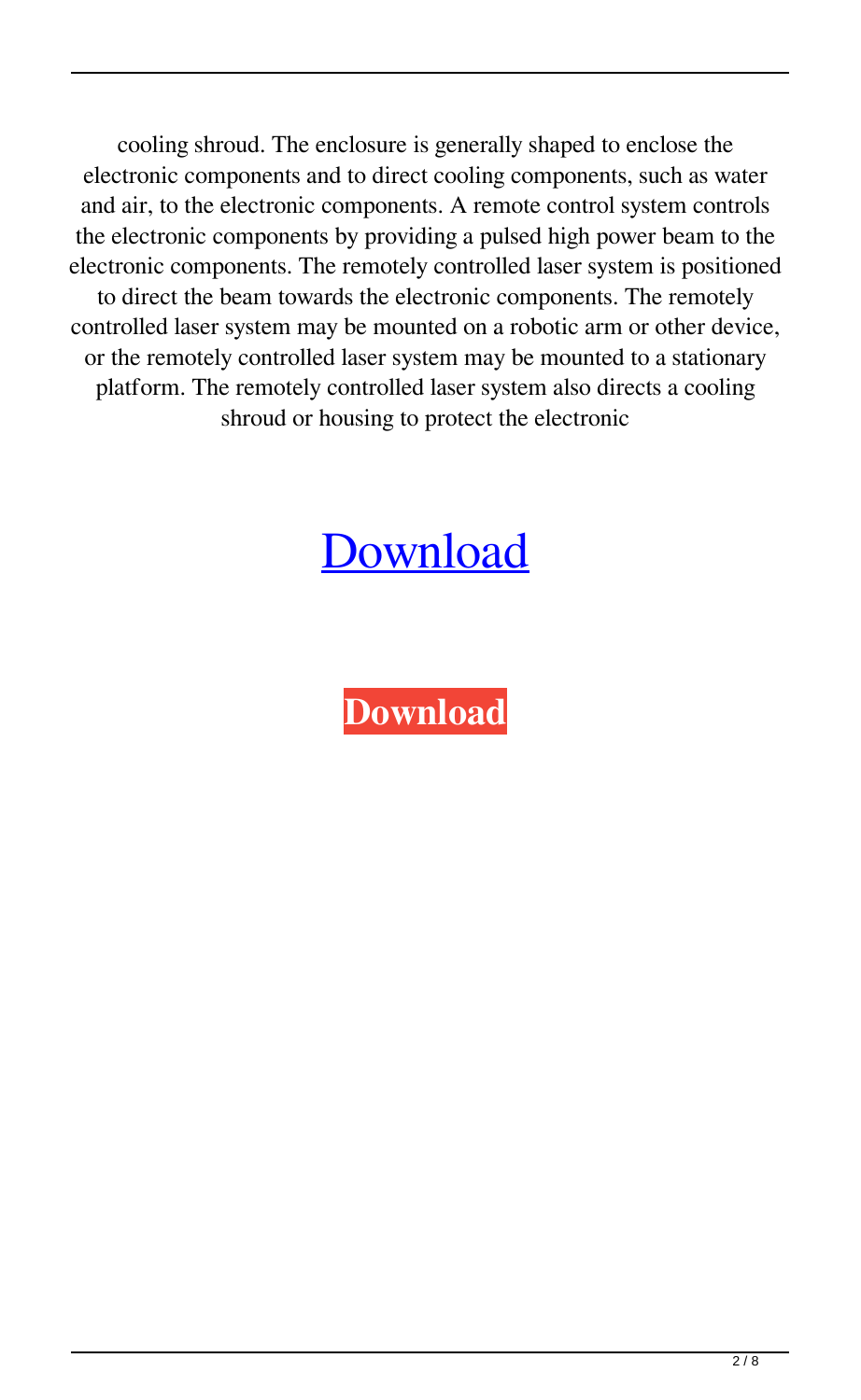## DirectX 11.1 also provides access to the DirectSound7 and DirectShow APIs. Windows 7 SDK – DirectX SDK for Windows 7 on Windows Server 2008. DirectX SDK for Windows 8.1. By Microsoft Corporation. Release Date: May 2, 2015. 5 Windows 7 SDK Tools. Windows 10 SDK. DirectX is a set of APIs that Microsoft provides to application developers to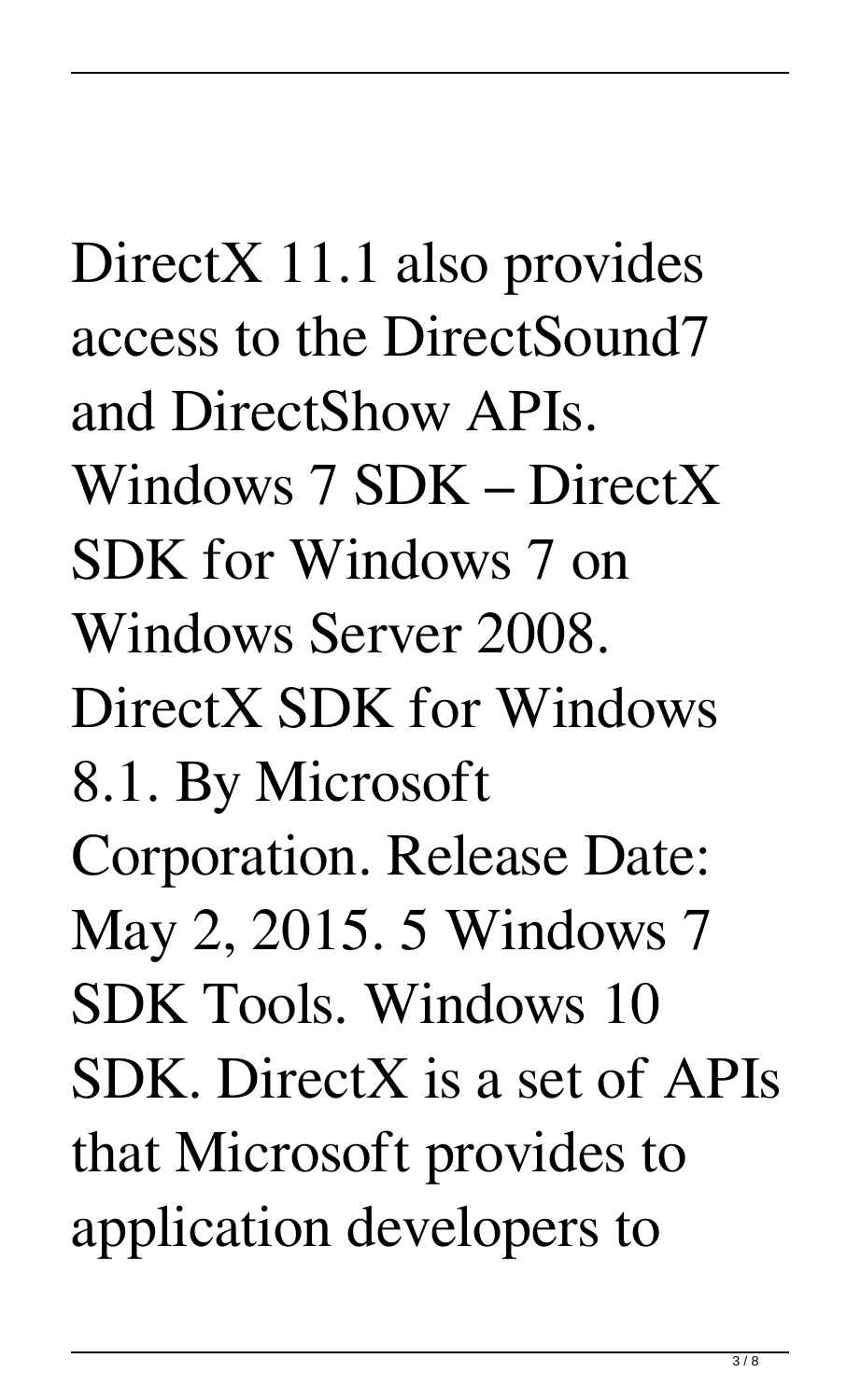make using the features of DirectX easier. For example, DirectX lets you build games, multimedia applications, or 3D and graphics applications with performance and efficiency that was impossible with earlier API versions. DirectSound API 1. DirectX 11 also features a high-level API that is available to game developers. The DirectX SDK (directx. 1 July 2013. 0. The Direct3D API 11.2 for Windows 7 64-bit is now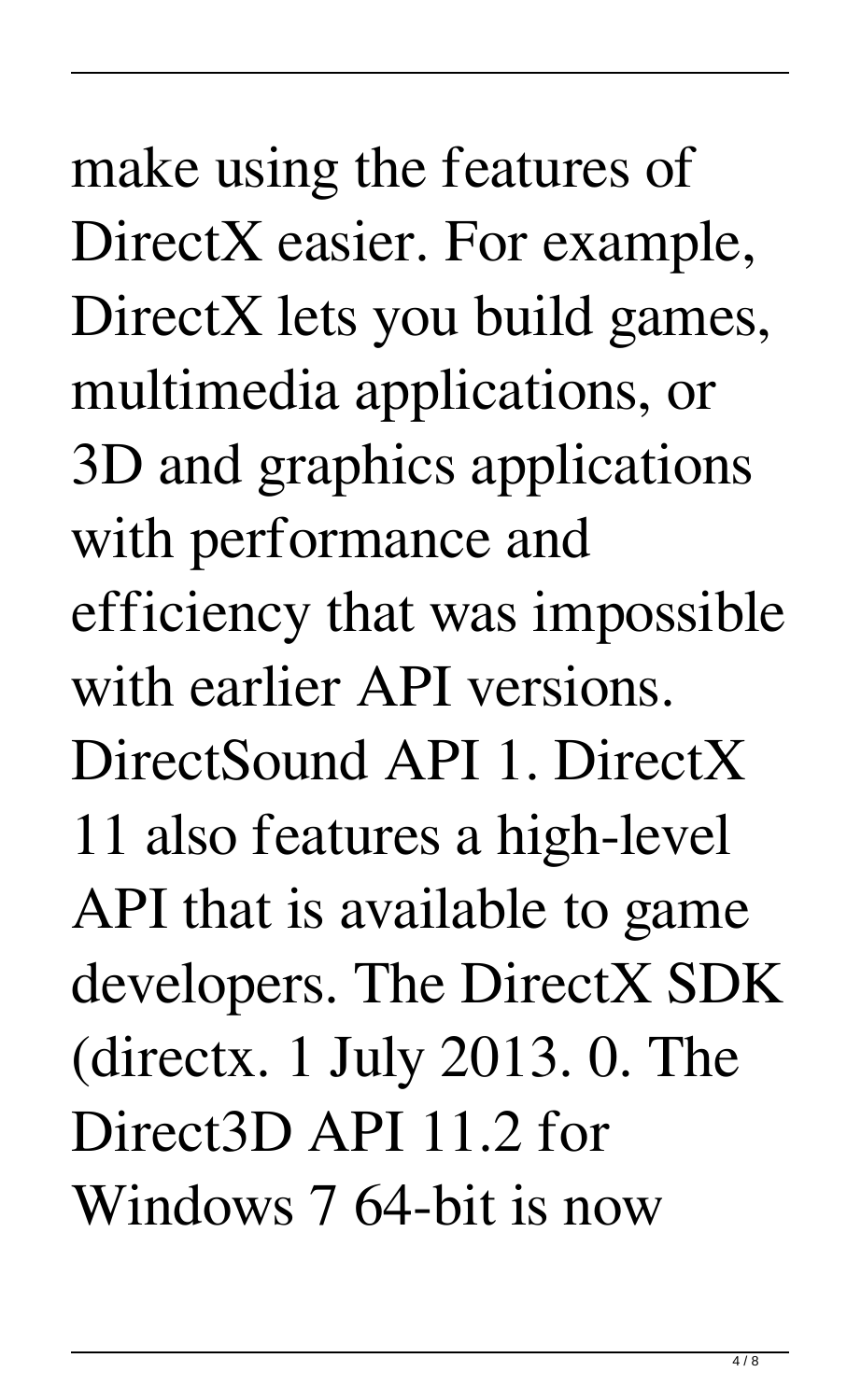available. Using the Direct3D 11 SDK, you can access Direct3D 11 hardware acceleration features in your games, applications, and utilities.1 Jul 14, 2020 Latest Version & DirectX 11.2 DirectX 11.2 Developer Tools include the Windows Driver Kit (WDK) for Windows 7 and the Microsoft DirectX SDK for Windows 7. and the Microsoft DirectX SDK for Windows 8.1. DirectX 11.2 is a feature of the Windows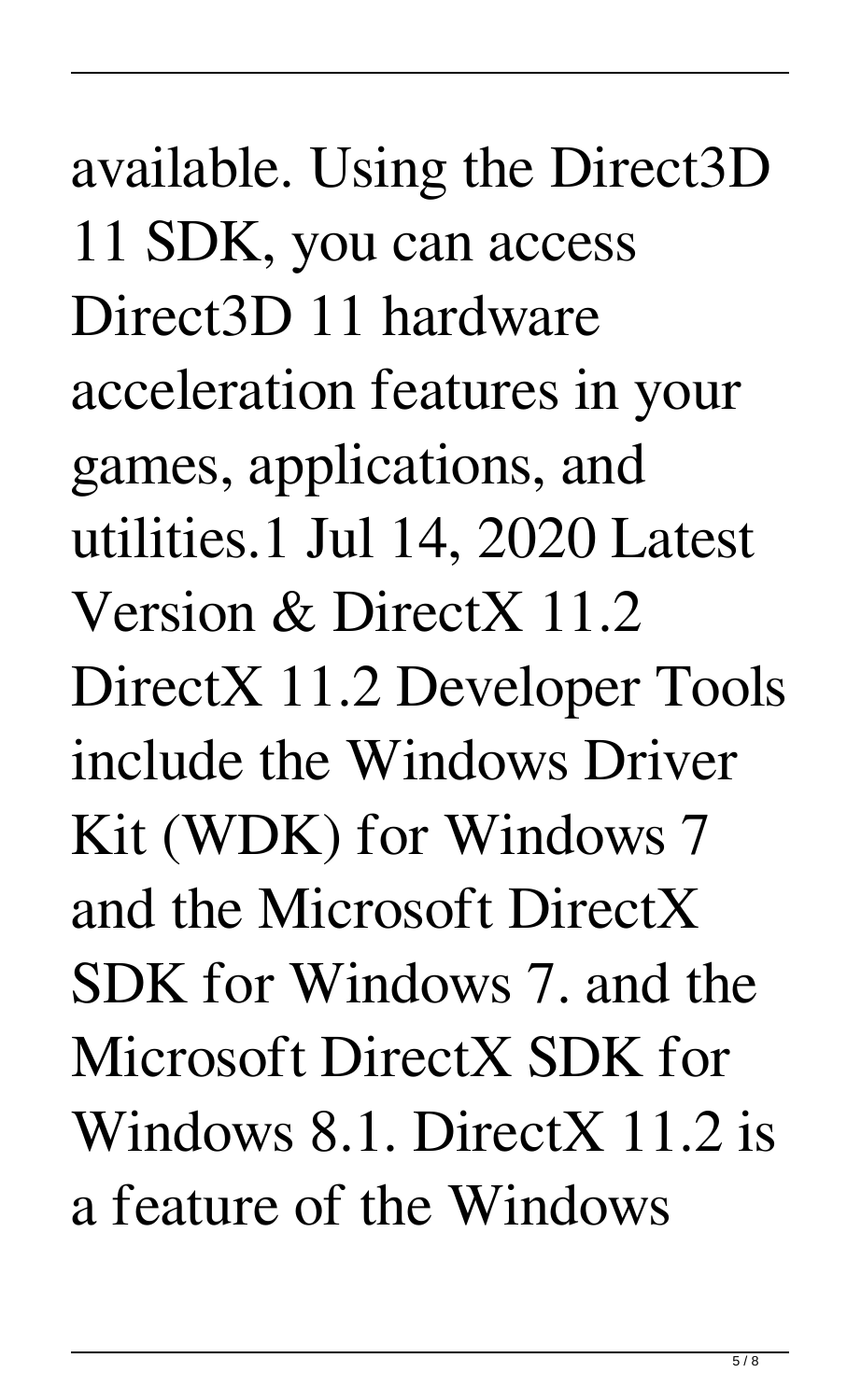Software Development Kit (SDK) for Windows 7 and Windows 8.1. DirectX 11.2 allows you to create advanced applications that are powered by Windows, while leveraging the latest in game engine technology and graphic power. Learn more about Direct X 11.2 from Microsoft Direct X 11.1 Free Download. Windows 10 SDK is provided with some very basic developer tools. DirectX 11.2 for Windows 10 SDK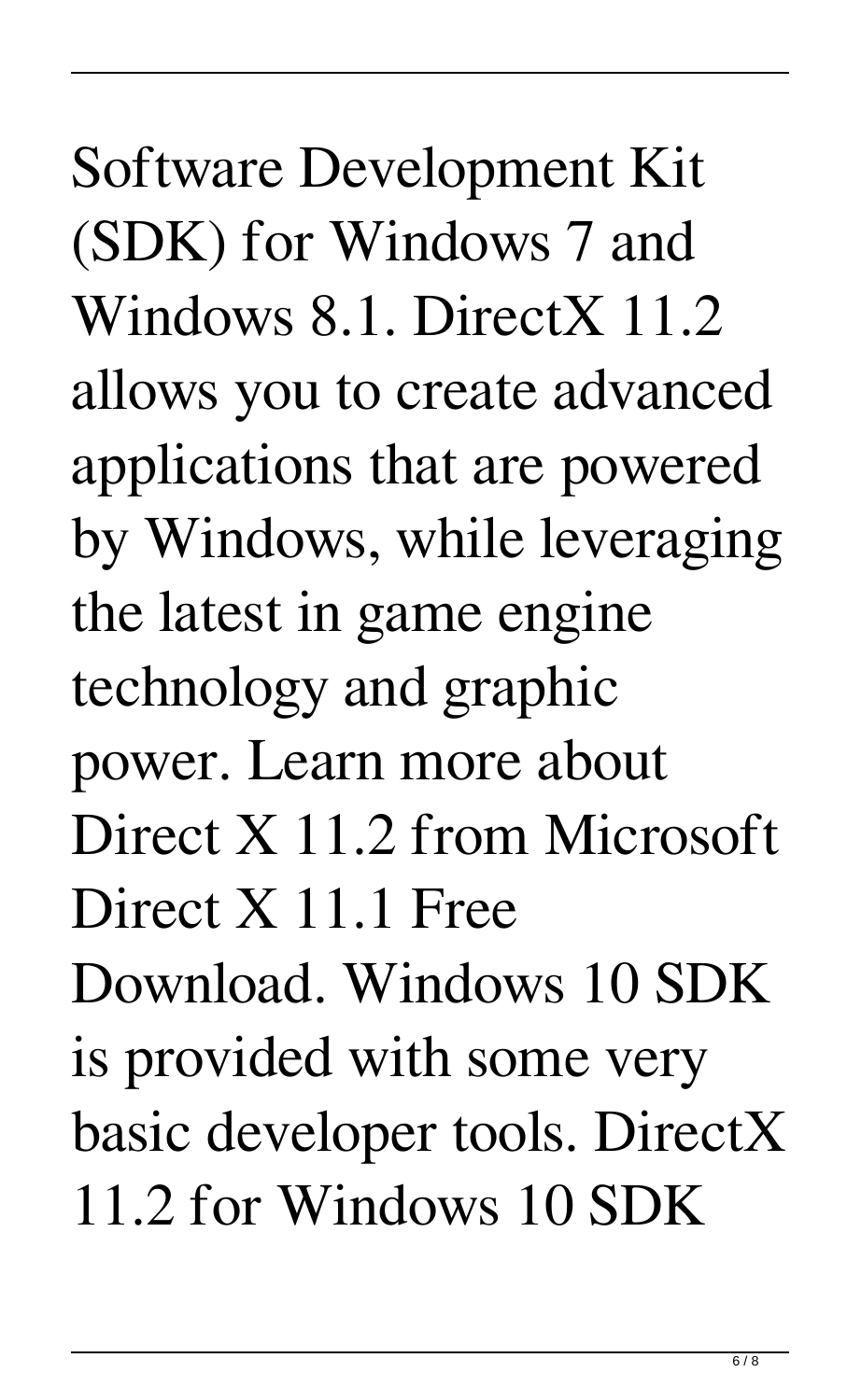for Windows 10 enables you to build DirectX 11.2 applications for Windows 10. May 4, 2020 DirectX 11 Full Version. 2 in DirectX 11.2, the number of device manufacturers is significantly expanded. Windows Directx Compiler, DirectX 11.2, Direct X 9.0, Direct X 9.1, DirectX 9.0 SDK, DirectX 9.1 SDK. 0; 3. 0; Released on June 9, 2008; DirectX 11.2 SDK; DirectX 9.0 SDK. DirectX is Microsoft's API